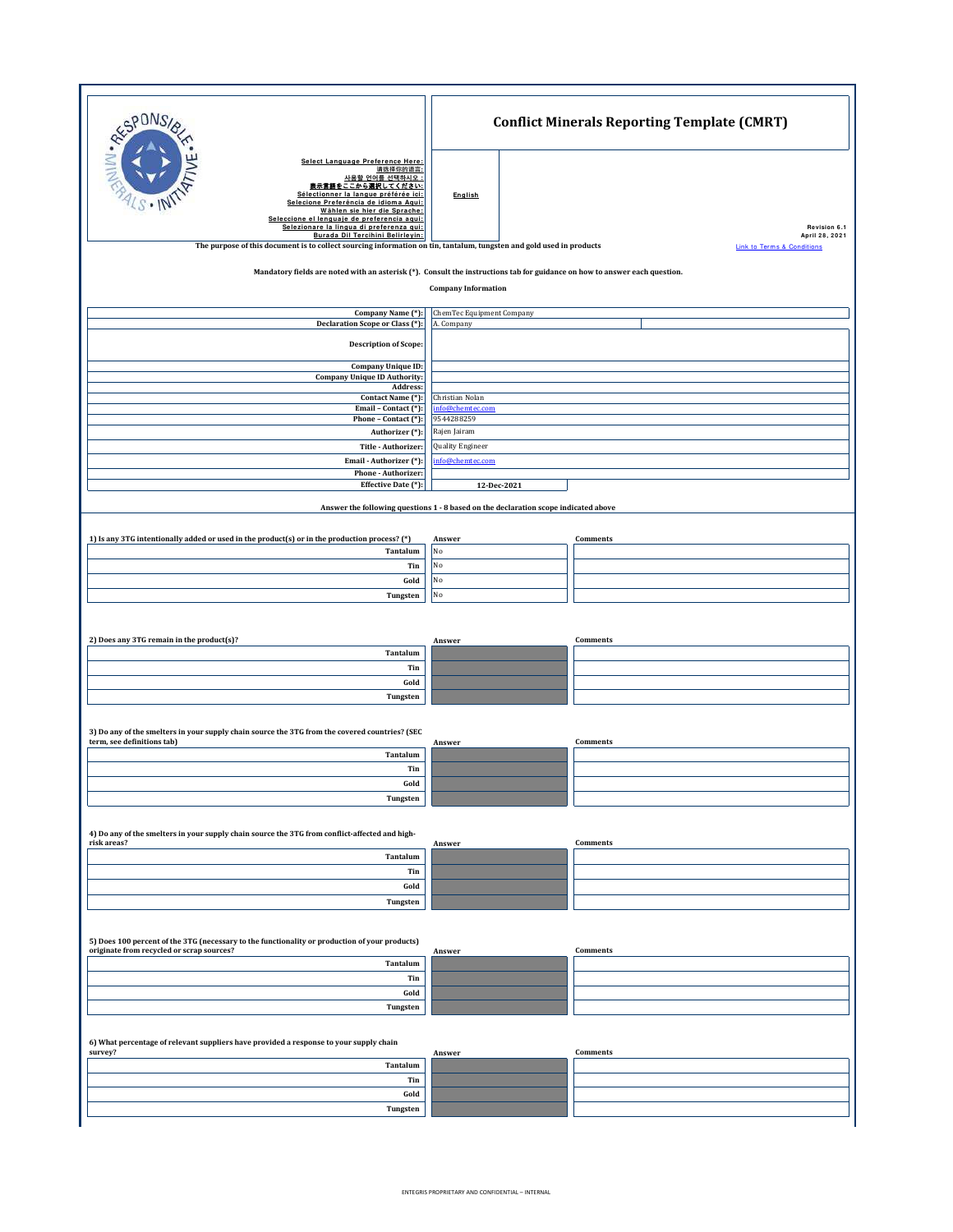|                                                                                                                                                                                                                                                                                                                                                                                                                                                                   |         | <b>Conflict Minerals Reporting Template (CMRT)</b>                                                                         |                                                                         |  |
|-------------------------------------------------------------------------------------------------------------------------------------------------------------------------------------------------------------------------------------------------------------------------------------------------------------------------------------------------------------------------------------------------------------------------------------------------------------------|---------|----------------------------------------------------------------------------------------------------------------------------|-------------------------------------------------------------------------|--|
| Select Language Preference Here:<br>≧<br>请选择你的语言<br>사용할 언어를 선택하시오 :<br>表示言語をここから選択してください:<br>Sélectionner la langue préférée ici:<br>Selecione Preferência de idioma Agui:<br>Wählen sie hier die Sprache:<br>Seleccione el lenguaie de preferencia agui:<br>Selezionare la lingua di preferenza gui:<br>Burada Dil Tercihini Belirlevin:<br>The purpose of this document is to collect sourcing information on tin, tantalum, tungsten and gold used in products | English | Mandatory fields are noted with an asterisk (*). Consult the instructions tab for guidance on how to answer each question. | Revision 6.1<br>April 28, 2021<br><b>Link to Terms &amp; Conditions</b> |  |
| 7) Have you identified all of the smelters supplying the 3TG to your supply chain?                                                                                                                                                                                                                                                                                                                                                                                | Answer  | <b>Comments</b>                                                                                                            |                                                                         |  |
| Tantalum                                                                                                                                                                                                                                                                                                                                                                                                                                                          |         |                                                                                                                            |                                                                         |  |
|                                                                                                                                                                                                                                                                                                                                                                                                                                                                   | Tin     |                                                                                                                            |                                                                         |  |
| Gold                                                                                                                                                                                                                                                                                                                                                                                                                                                              |         |                                                                                                                            |                                                                         |  |
|                                                                                                                                                                                                                                                                                                                                                                                                                                                                   |         |                                                                                                                            |                                                                         |  |